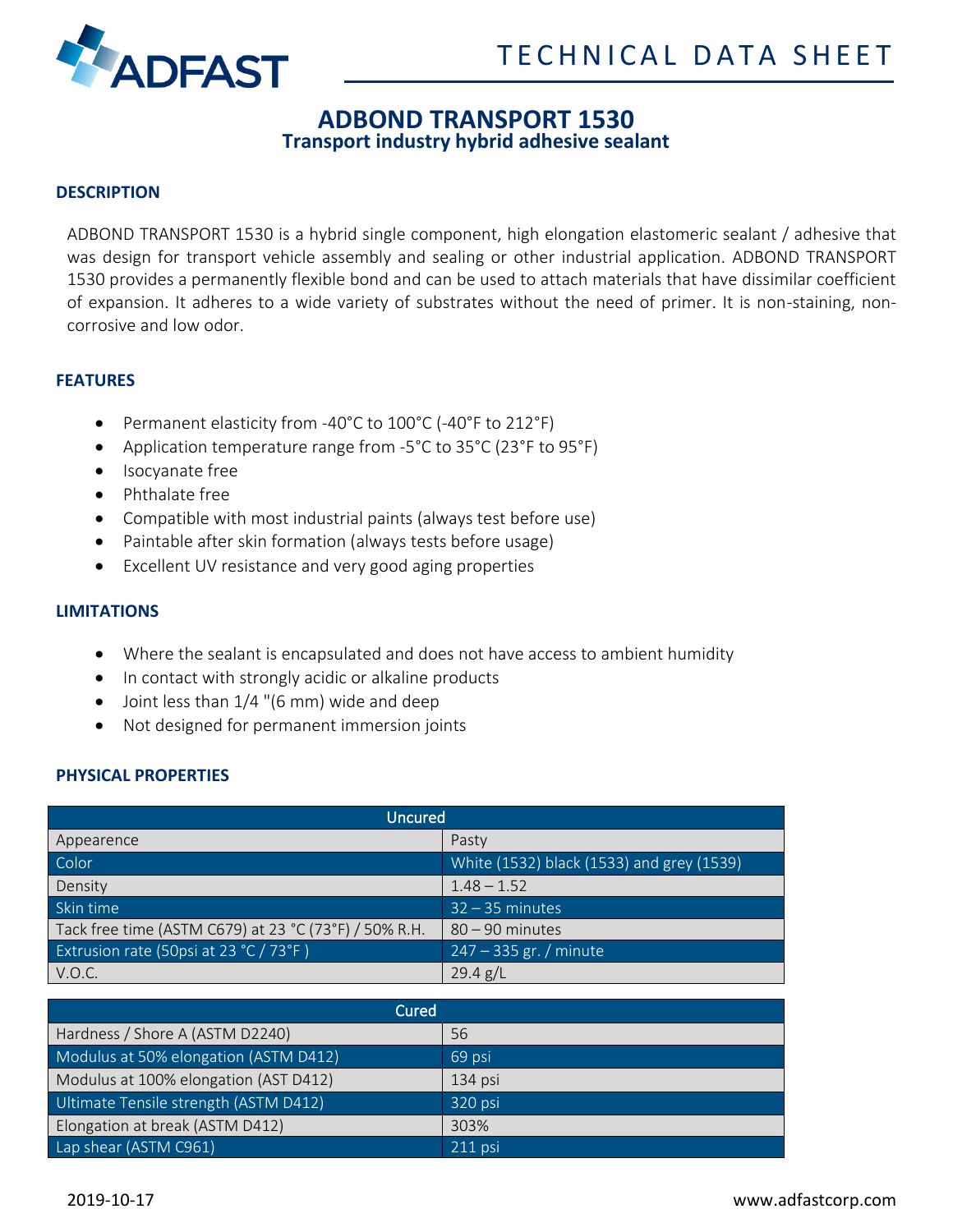

# **ADBOND TRANSPORT 1530**

**Transport industry hybrid adhesive sealant**

# **APPLICATION**

- Adhesive sealant for coachwork, portable building, recreational vehicle, buses, railcars, trailer and truck bodies
- Vibration suppression between metals, wood and combinations of wood and metal
- Sealing welded seams in sheet metal
- Sealing cold storage containers, metal tanks, etc.
- Elastic / cohesive bonding of metals on wood, metal, some plastics, fiberglass

#### **SURFACE PREPARATION**

Surface must be free of dust, oil, grease, frost or any other contaminant. On porous surface, first use mechanical tool such as grinder to remove old sealant or any other contaminant. Use ADSEAL CLEANER 6003 to clean all surfaces. Let it evaporate 20 minutes before sealant application.

#### **METHOD OF USE**

ADBOND TRANSPORT 1530 is easy to apply with a conventional manual, electric or pneumatic applicator (do not exceed 45 psi for a cartridge). Shape the sealant bead with the appropriate tool. In order to facilitate the work, the shaping can be done with a solution of 5% clear dish soap and 95% water. Dip the ADSEAL TOOLING KIT into the solution. Avoid applying solution directly to the sealant. The use of this solution may reduce sealant adhesion if used in an abusive manner. Always perform a test on painted surfaces to ensure the adhesion.

#### **STORAGE**

6 months in closed original packaging stored in dry premises at a temperature lower than 77°F (25°C). In cold weather, store the packaging at about 68°F (20°C) before use.

#### **CLEANING**

Sealant should be clean with solvent before curing. After curing, abrasion is necessary.

#### **PACKAGING**

- 304ml cartridge
- 600ml sausage
- Drum